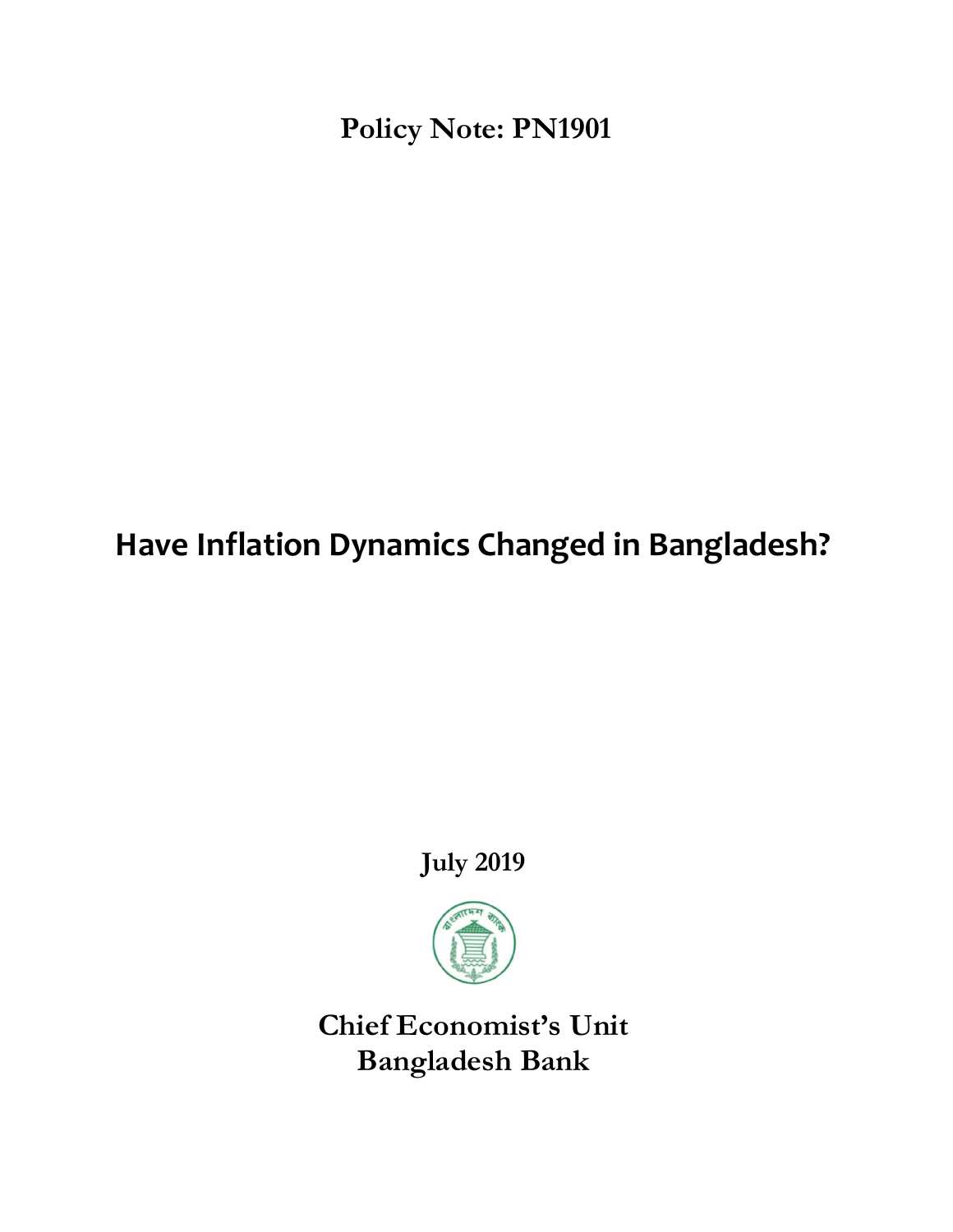# **Have Inflation Dynamics Changed in Bangladesh?<sup>1</sup>**

## **Abstract**

Monetary policy aiming at price stability crucially depends on clear understanding of inflation dynamics. Unlike other developing and emerging market economies, GDP in Bangladesh has been growing at a faster pace in recent years without stoking inflation. At the same time, food and non-food inflation in Bangladesh have been moving in the opposite direction since the beginning of 2012, although they largely followed the same direction until 2011. These two developments together pose a question whether inflation dynamics have changed in Bangladesh. Given this backdrop, using monthly data we examine if the correlation of food and non-food inflation with their key drivers, such as global commodity price movements, nominal wage growth, and M2 growth, remained broadly in the same line in two periods: July 1995-December 2011 and January 2012- March 2019.We find an unusual large shift in the correlation of food and non-food inflation with M2 growth, nominal wage growth, and global commodity price changes in the latter period. To identify which commodities or commodity groups in CPI contributed to this change in the behavior of food and nonfood inflation, we also analyzed commodity-wise CPI data. This analysis suggests that cereals other than rice, vegetable, fruits, and beverage items may have contributed to the change in the behavior of food inflation, while among the nonfood items household furniture, transport equipment and maintenance, communication equipment and maintenance, recreation, education, household servants wage, and luxury may be responsible for the changing dynamics of non-food inflation. However, possibility of error arising from selection bias needs also to be looked into before drawing conclusion definitively.

## **Introduction**

 $\overline{a}$ 

Like many developing and emerging market economies, monetary policy in Bangladesh evolves to have two main objectives: price stability and higher inclusive growth. However, price stability is the overriding objective of monetary policy, as low and stable inflation generally helps improve private sector's resource allocation and thereby attaining higher output growth and employment. Monetary policy aiming at price stability crucially depends on the clear understanding of inflation dynamics, along with sound knowledge about monetary transmission mechanism, and nature of external shocks affecting the economy (Anand *et al*, 2014).

Historically Bangladesh often experienced high and volatile inflation, originated mostly from domestic as well as global supply shocks. The level of headline inflation and its volatility were mostly dominated by food inflation because of its large share in the consumption basket. Driven by global commodity price shocks, headline CPI inflation  $(y/y)$  picked up to 12.66 percent in September 2011 and then started falling and came down to 5.55 percent in March 2019. This falling trend of inflation is characterized by a significant decline in its volatility (Chart 1). The volatility of headline inflation measured by standard deviation declined from 2.84 percent in July 1995-December 2011 to 0.86 percent in January 2012-March 2019. Moreover, the falling inflation since 2012 coincided with a faster GDP growth in Bangladesh.

<sup>1</sup> The note has been prepared jointly by Khan Md. Saidjada and Syeda Ishrat Jahan. Currently, they are working as Joint Director at the Chief Economist's Unit in Bangladesh Bank. Views expressed in this paper are authors' own. Comments can be sent to: khan.saidjada@bb.org.bd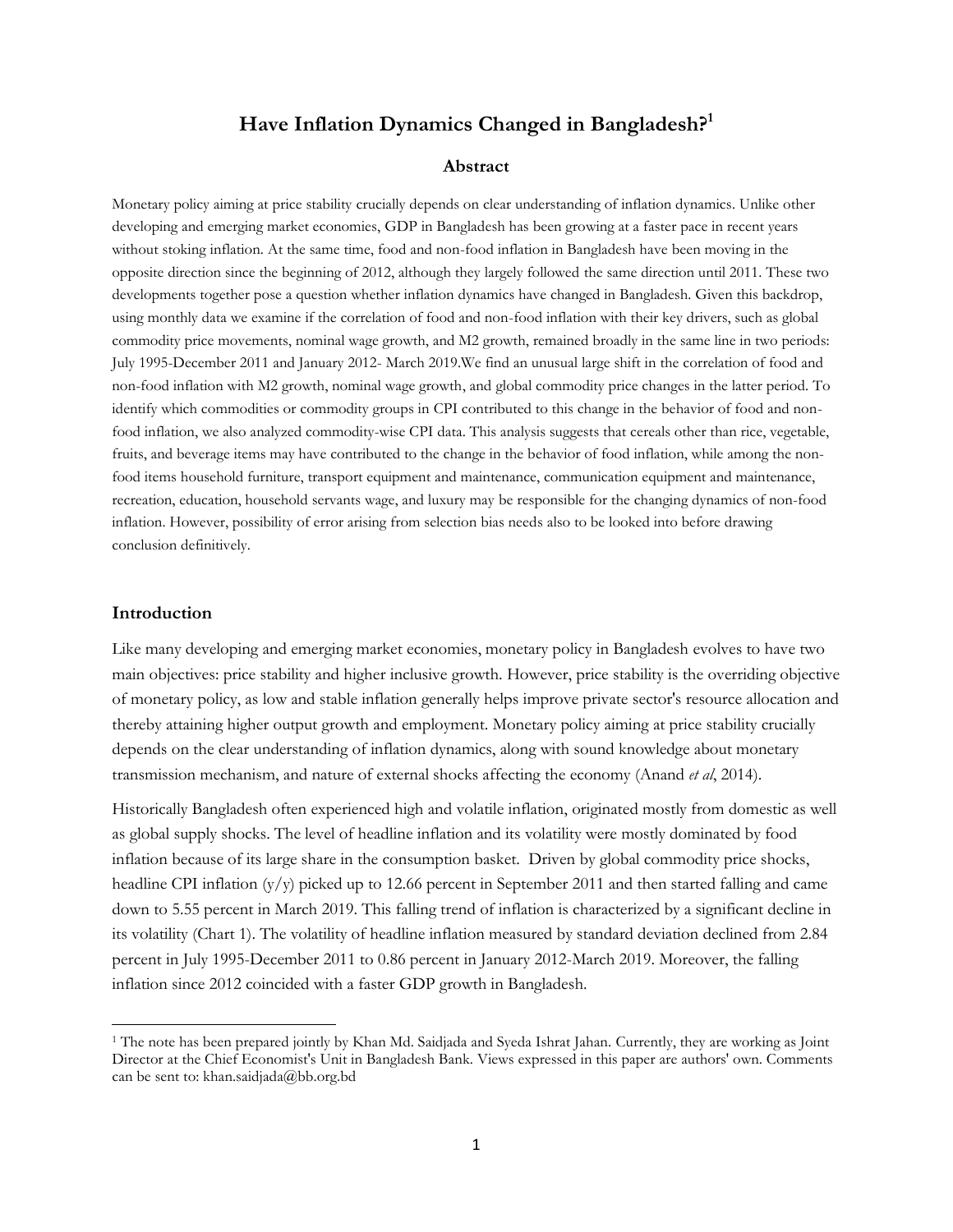

Source: Bangladesh Bureau of Statistics (BBS) and authors' calculation 1998 2001 2004 2007 2010 2013 2016 2019

| Table 1: Key Features of Inflation in Bangladesh |  |  |
|--------------------------------------------------|--|--|
|                                                  |  |  |

|        |                | Jul. 1995-Dec. 2011                                 |      |                                               | Jan. 2012- Mar. 2019 |         |      |
|--------|----------------|-----------------------------------------------------|------|-----------------------------------------------|----------------------|---------|------|
|        |                |                                                     |      | Headline Food Non-food Headline Food Non-food |                      |         |      |
| lation | Mean           | 6.24                                                | 6.93 | 5.16                                          | 6.20                 | 6.15    | 6.37 |
|        | Std. Dev.      | 2.84                                                | 4.12 | 1.57                                          | 0.86                 | 1.80    | 2.30 |
|        | Headline, Food |                                                     | 0.98 |                                               |                      | 0.60    |      |
|        |                | ed Headline, Non-food 0.53<br>S Food, Fon-food 0.36 |      |                                               |                      | 0.24    |      |
|        |                |                                                     |      |                                               |                      | $-0.63$ |      |

Source: Authors' calculation based on BBS data Period1: Jul 1995-Dec2011; Period 2: Jan. 2012-Mar. 2019

Because of their feedback to each other through wage-price relationship, food and non-food inflation generally follow the same direction<sup>2</sup> which had been observed in Bangladesh until 2011. Surprisingly, they started moving in the opposite direction since the beginning of 2012, while comparable countries in South Asia, such as India, Pakistan, and Sri Lanka, continued to show the positive association between food and non-food inflation (Chart A1 in appendix).

The opposite movements of food and non-food inflation have coupled with a decline in mean and volatility of food inflation and a rise in mean and volatility of non-food inflation (Table 1). The mean and standard deviation of food inflation edged down to 6.15 percent and 1.80 percent in January 2012-March 2019 period (henceforth period 2) from 6.93 percent and 4.12 percent in July 1995-December 2011 (henceforth period 1), respectively, whereas mean and variance of non-food inflation inched up to 6.37 percent and 2.30 percent from 5.16 percent and 1.57 percent, respectively. Therefore, the recent fall in headline inflation and its volatility can be attributed partly to a decline in food inflation and its volatility and partly to the opposite movements of food and non-food inflation.

Another notable feature of current inflation process is a weaker relationship of both food and non-food inflation with headline inflation, in the absence of any major change in the weight composition in CPI<sup>3</sup> . The correlation of food and non-food inflation with headline inflation declined to 0.60 and 0.24 in period 2 from 0.98 and 0.53 in period 1, respectively.

A faster GDP growth along with moderate inflation in recent years and the opposite movements of food and non-food inflation pose a question whether inflation dynamics have changed in Bangladesh. Given this backdrop, using monthly data we examine if the correlation of food and non-food inflation with their key drivers, such as global commodity price movements, nominal wage growth, and M2 growth, remained broadly in the same line in two periods: July 1995-December 2011 and January 2012- March 2019. In addition, to identify which commodities or commodity groups in CPI contributed to this change in the

<sup>&</sup>lt;sup>2</sup> There is a possibility of some lags in the positive association between food and non-food inflation.

<sup>&</sup>lt;sup>3</sup> Bangladesh Bureau of Statistics (BBS), which is responsible for calculating and publishing inflation numbers, changes its CPI's base year every 10 years. BBS currently uses 2005-06 as the base year for CPI, where the weight of food items declined slightly to 56.18 percent from 58.84 percent in the previous base year 1995-96. The weight of commodities in the CPI basket comes from the Household Income and Expenditure Survey (HIES) conducted by BBS every five years.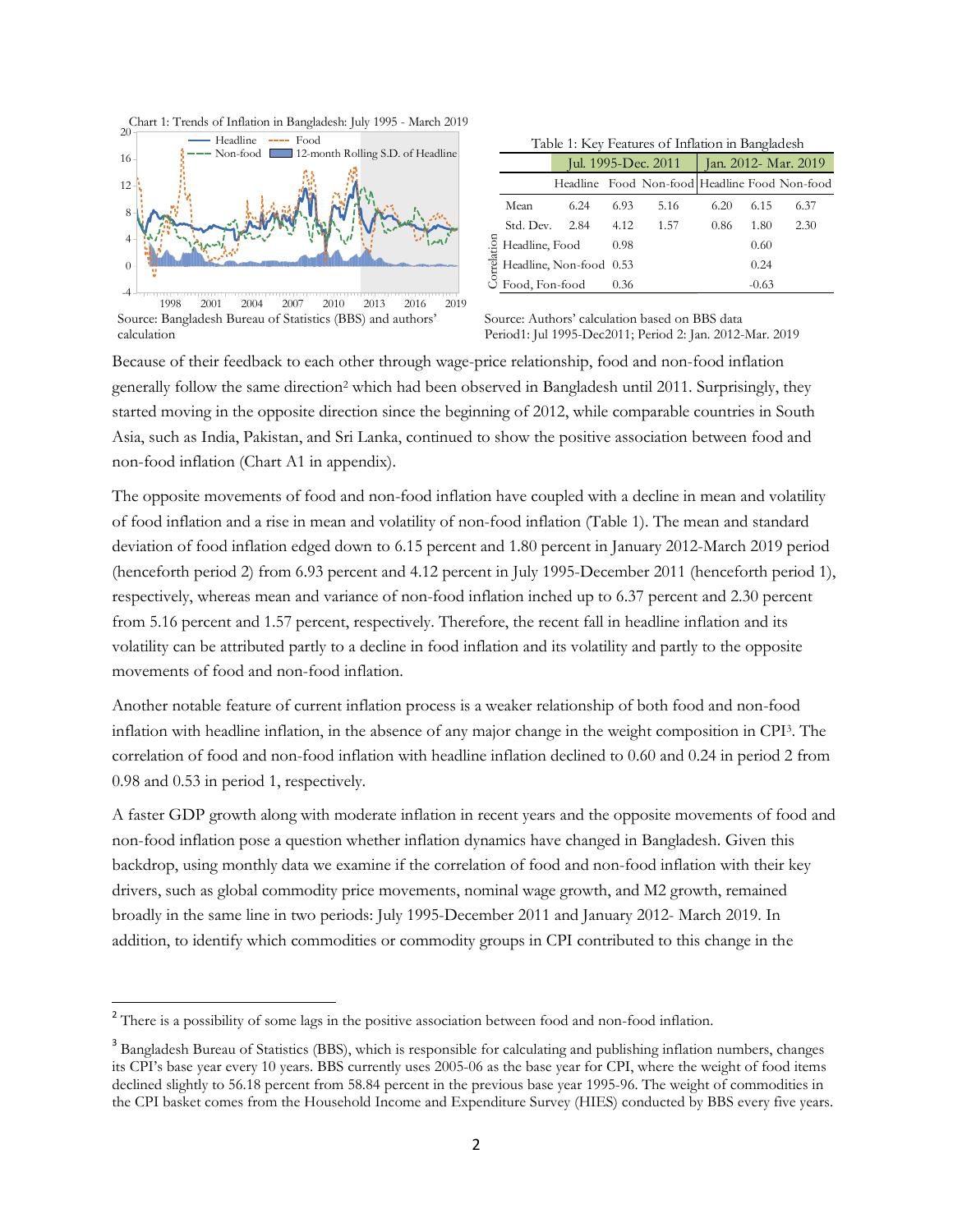behavior of food and non-food inflation, we also compared the association of inflation in various groups of CPI items with food and non-food inflation in two periods.



#### **Global Commodity Price Movements and Inflation in Bangladesh**

In a globally integrated economy, domestic prices are often subject to external price shocks, and the degree of influence of such shocks depends on whether the country is a net importer or exporter. Since Bangladesh is a small net importer in the global market and its integration with the global economy is increasing over time, one would anticipate a stronger positive association between global and domestic price movements in period 2 than in period 1. Although both food and non-food inflation were positively associated with global commodity price changes in period 1, their association moved against the anticipation in period 2. The correlation between food inflation and global commodity price changes declined considerably to 0.18 in period 2 from 0.42 in period 1, and the correlation between non-food inflation and global commodity price changes unusually became negative (- 0.54) in period 2 from positive (0.17) in period 1. Although the decline in positive correlation between food inflation and global commodity price changes could partly be attributed to a gradual improvement in food production in Bangladesh in recent years, the underlying reasons of the negative correlation between non-food inflations and global commodity price changes in period 2 is not clearly discernible at this stage. However, this change in correlation of food and non-food inflation with global commodity price changes implies that domestic factors have become more influential in explaining current inflation in Bangladesh.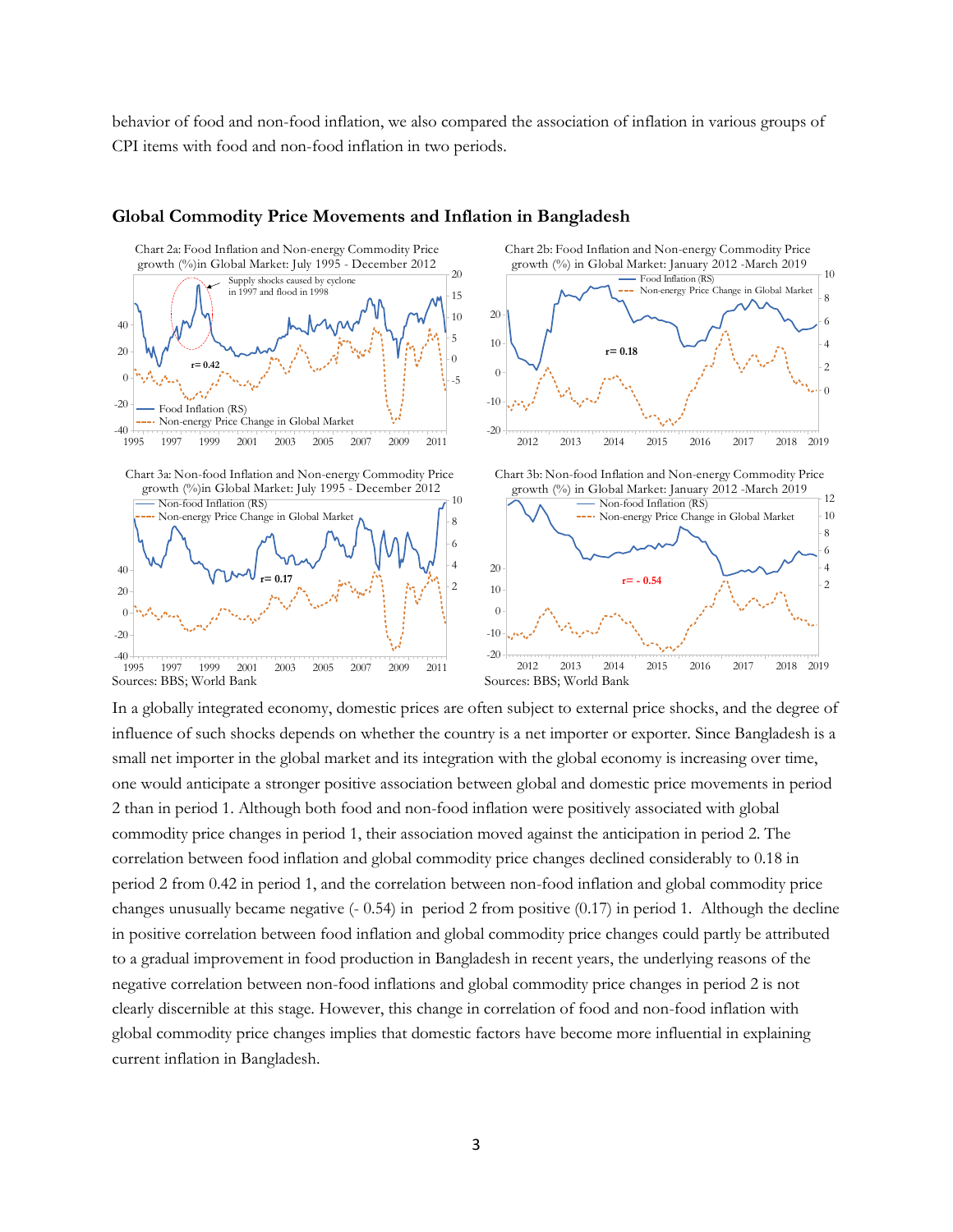#### **Nominal Wage Growth and Inflation**

l

In a developing country like Bangladesh, where food items constitute more than half of the consumption basket, high inflation, particularly food inflation, quickly feeds into wage growth and thereby non-food inflation, playing a pivotal role in forming inflation expectation. Therefore, it is reasonable to believe that both food and non-food inflation hold a positive correlation with nominal wage growth, which is observed in period 1. The magnitudes of correlation of food and non-food inflation with nominal wage growth were 0.21 and 0.29 respectively, in period 1 (Chart 4a and 5a). Surprisingly, food inflation and wage growth showed negative correlation (- 0.40) in period 2, while the positive correlation between non-food inflation and wage growth became even stronger (0.82)<sup>4</sup> (Chart 4b and 5b). This stronger positive association between non-food inflation and wage growth in period 2 points to a significant rise of non-food items' share in consumption expenditure, although BBS has kept the weights of food and non-food items in CPI unchanged since 2005- 06.



<sup>4</sup> Because of a strong possibility of a transmission lag in the relationship between inflation and wage growth, we have also examined the correlation of food and non-food inflation with various lags of wage growth. But, our conclusion remained unchanged.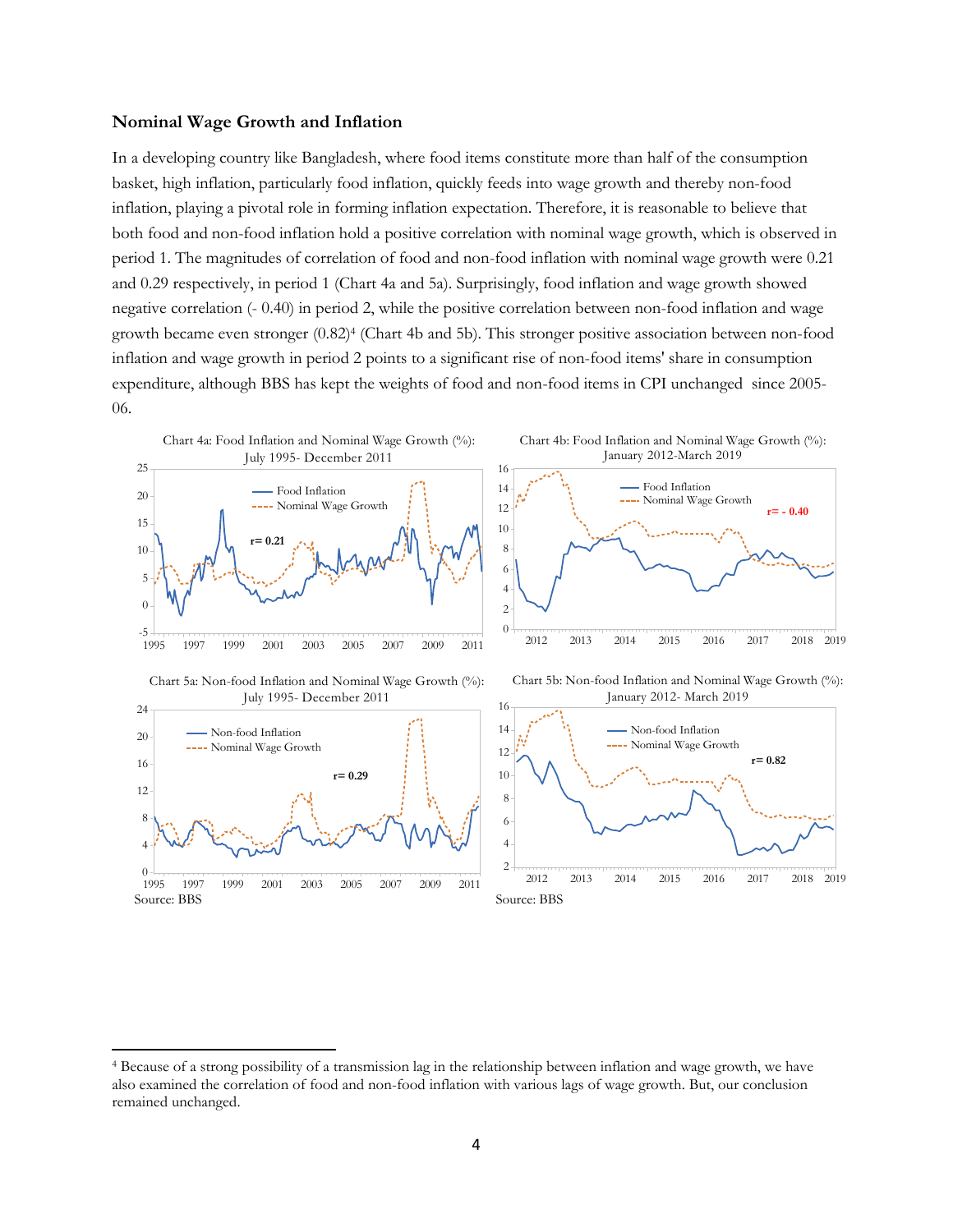#### **Broad Money (M2) Growth and Inflation**

Following the quantity theory of money, Bangladesh Bank conducts its monetary policy within a monetary targeting framework, where broad money (M2) is considered as the intermediate target. The quantity theory of money assumes a positive relationship between money growth and inflation, although there is a transmission lag in this relationship from money to inflation. In this case, we examine whether the relationship between inflation (food and non-food) and M2 growth at various lags remained similar in these two periods. Since monetary policy cannot deal well with inflationary pressure originated from external sources, such as global commodity price shock, we, therefore, remove the impact of global commodity price shocks from domestic inflation before calculating correlation between M2 growth and inflation<sup>5</sup>.

> 0.6 0.7



Period 1 Chart 6b: Correlation between Non-food Inflation and M2 Growth at Various lags



Source: Authors Calculation based on BBS and Bangladesh Bank data

 $\overline{\phantom{a}}$ 

Source: Authors Calculation based on BBS and Bangladesh Bank data

Period-wise correlation of M2 growth with food and non-food inflation appeared in Chart 6a and 6b looks like a mirror image of each other. Chart 6a depicts a moderate positive contemporaneous correlation (0.14) between M2 growth and food inflation in period 1, which increases slightly as the lag of M2 growth increases to 3 (month) and then decays slowly with further increase in lag. In period 2, this correlation becomes positive at the 2nd lag of M2 growth and it increases steadily to 0.51 as the lag increases to 12, suggesting a considerable transmission lag from money growth to food inflation in period 2.

Contrary to food inflation, the correlation between M2 growth and non-food inflation (Chart 6b) becomes positive at the 2nd lag of M2 growth and creeps up slowly to 0.14 as lag rises to 12 in period 1, while, in period 2, this correlation is strongest (0.64) at lag 0 and it becomes weaker as lag increases. In sum, the correlation of money growth with food and non-food inflation experienced a considerable unusual shift between these two periods.

## **Association of Various Commodity Groups with Food and Non-food Inflation**

Given the above findings, it is crucial to understand which commodities or commodity groups in CPI contributed to this change in the behavior of food and non-food inflation. This analysis requires commoditywise CPI data. Although the sample periods of this study covers the period July 1995 - December 2011 and

<sup>&</sup>lt;sup>5</sup> To remove the impact of global commodity price shocks on domestic inflation, we regress domestic inflation on global commodity price changes. Then, we calculate the correlation between the residuals of this regression and M2 growth.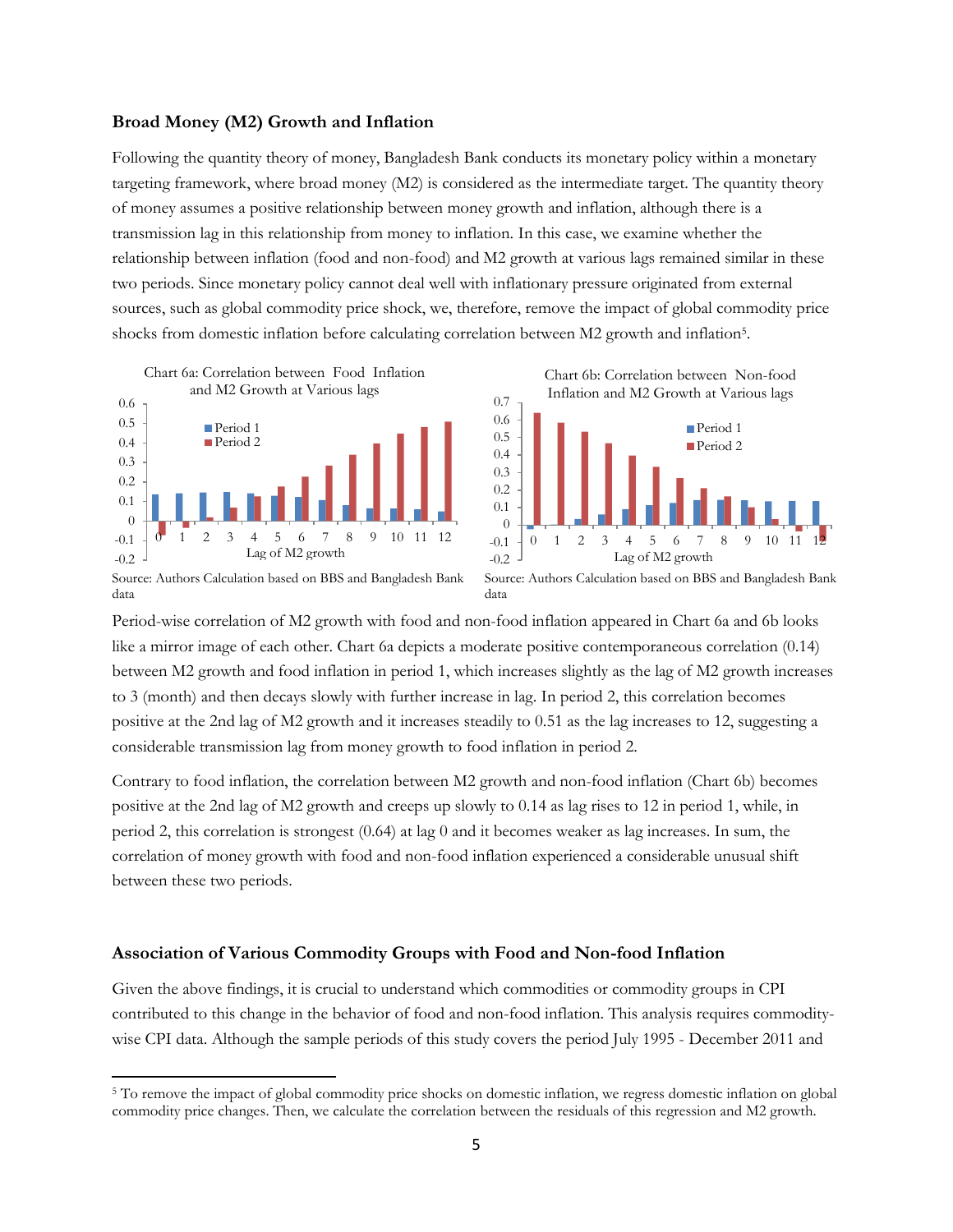January 2012 - March 2019, we were able to collect commodity-wise CPI inflation data for the period August 2005-December 2011 and August 2014-March 2019. Notwithstanding, we calculate correlation of inflation in various groups of CPI items with food and non-food inflation using this limited data and compare them between these two periods (August 2005-December 2011 and August 2014-March 2019) to indentify the underlying drivers of this change in the behavior of inflation in Bangladesh. In the absence of any major change in inflation process, we expect that these correlations will remain in the same line in the two periods. Period-wise correlations of inflation in various groups of food items with food inflation are presented in Chart 7a. Although the correlation of inflation in most groups of food items with food inflation remained in the same line in the two periods, the correlation of cereals other than rice, vegetable, fruits, and beverage with food inflation went in the opposite direction, implying that they may have contributed to the changing behavior of food inflation.







Chart 7b: Correlation of Various Non-food Commodity Sub-groups Inflation with Non-food

Source: Authors' calculation based on BBS data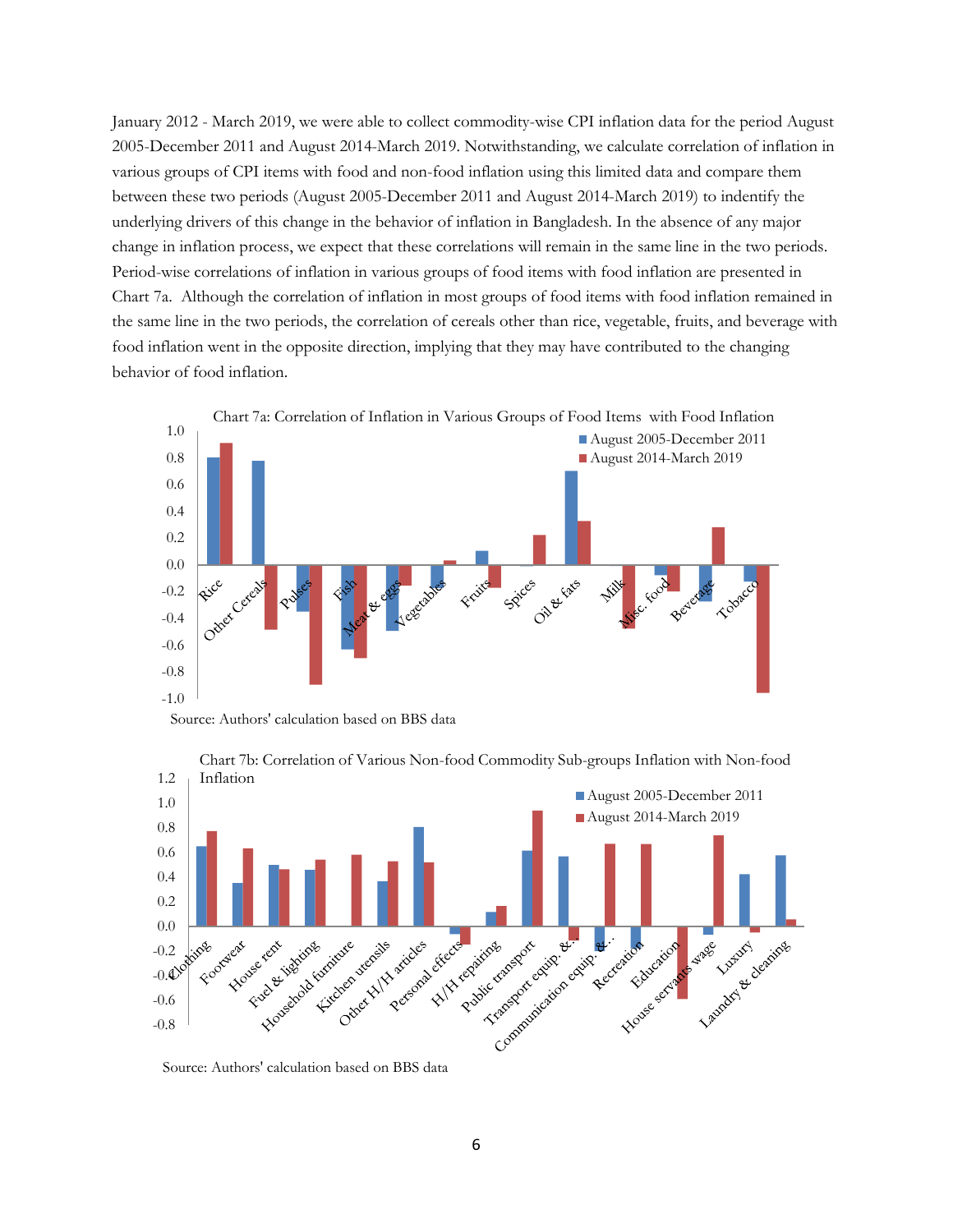Similarly, the correlation of inflation in various groups of non-food items, such as household furniture, transport equipment and maintenance, communication equipment and maintenance, recreation, education, household servants wage, and luxury with non-food inflation moved in the opposite direction in two period (Chart 7b), suggesting that these groups of non-food items may have played role behind the changing behavior of non-food inflation.

## **Conclusion**

Monetary policy pursuing price stability requires clear understanding of domestic inflation process. Unlike other developing and emerging market economies, GDP in Bangladesh has been growing at a faster pace in recent years without stoking inflation. At the same time, food and non-food inflation in Bangladesh have been moving in the opposite direction since the beginning of 2012, although they broadly followed the same direction until 2011. Therefore, it is not unreasonable to suspect a change in inflation dynamics in Bangladesh. Given this backdrop, using monthly data we examine if the correlation of food and non-food inflation with their key drivers, such as global commodity price movements, nominal wage growth, and M2 growth, remained broadly in the same line in two periods: July 1995-December 2011 and January 2012- March 2019. We find an unusual large shift in the correlation of food and non-food inflation with M2 growth, nominal wage growth, and global commodity price changes in the latter period.

The dilution of the correlation between inflation and global commodity price movements during January 2012- March 2019 suggests that domestic factors have become more influential in determining recent inflation in Bangladesh. However, the associations of wage and M2 growth with food and non-food inflation implies that factors other than nominal wage and M2 growth are responsible for this changing behavior of recent inflation.

To assess which commodities or commodity groups in CPI contributed to this change in the behavior of food and non-food inflation, we compare the correlation of inflation in various groups of CPI items with food and non-food inflation between the periods (August 2005-December 2011 and August 2014-March 2019).Generally, we expect that these correlations will remain in the same line in the two periods in the absence of any major change in inflation process. We find that although the correlation of inflation in most groups of food items with food inflation remained in the same line in the two periods, the correlation of cereals other than rice, vegetable, fruits, and beverage with food inflation went in the opposite direction. In case of non-food category, the correlation of inflation in various groups of non-food items, such as household furniture, transport equipment and maintenance, communication equipment and maintenance, recreation, education, household servants wage, and luxury with non-food inflation moved in the opposite direction in two period. These results suggest that cereals other than rice, vegetable, fruits, and beverage items may have contributed to the change in the behavior of food inflation, while among the non-food items household furniture, transport equipment and maintenance, communication equipment and maintenance, recreation, education, household servants wage, and luxury may be responsible for the changing dynamics of non-food inflation. However, possibility of error arising from selection bias needs also to be looked into before drawing conclusion definitively.